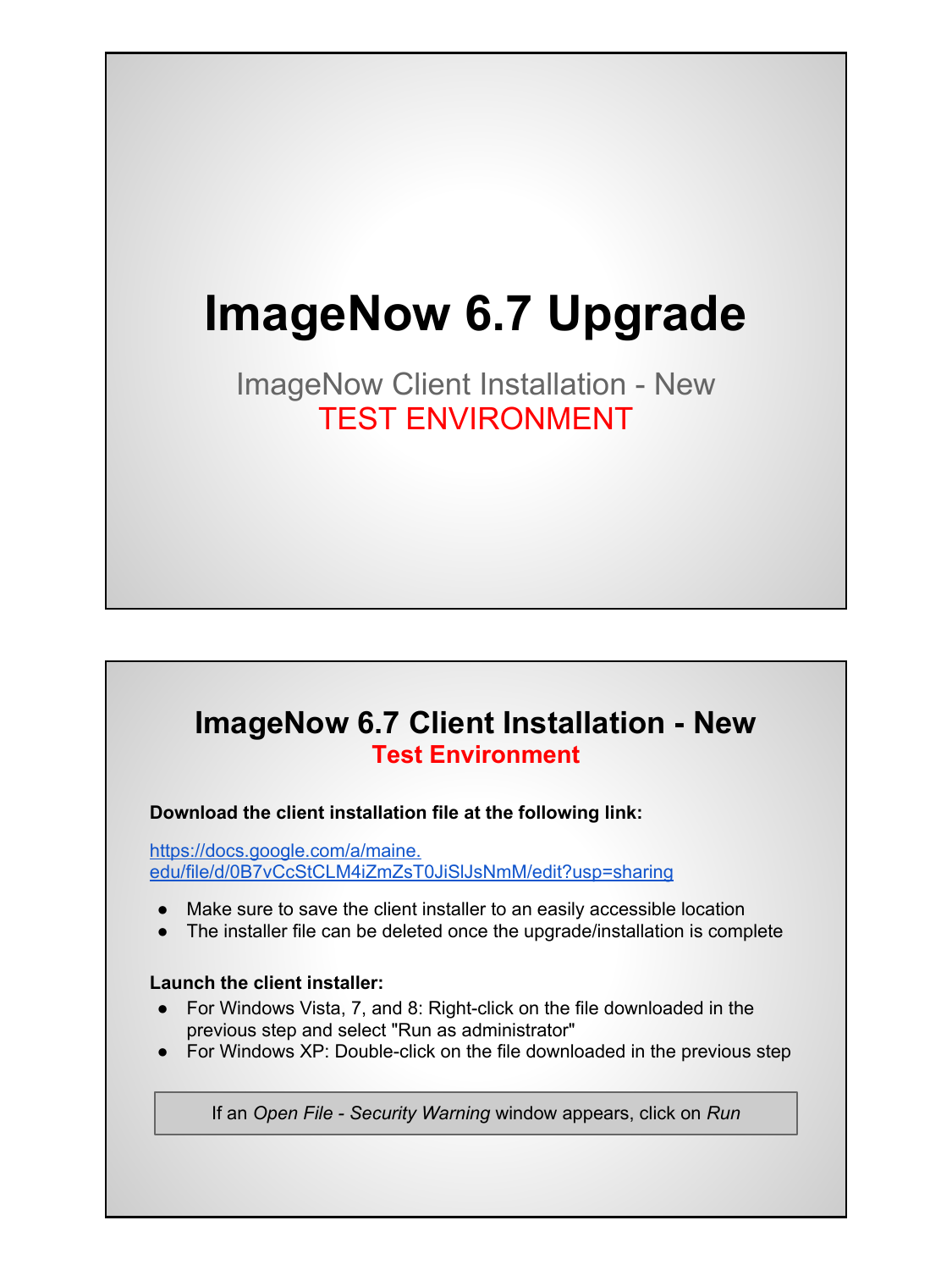

## **ImageNow 6.7 Client Installation - New Test Environment**

On the Welcome page:

● Click on *Next*

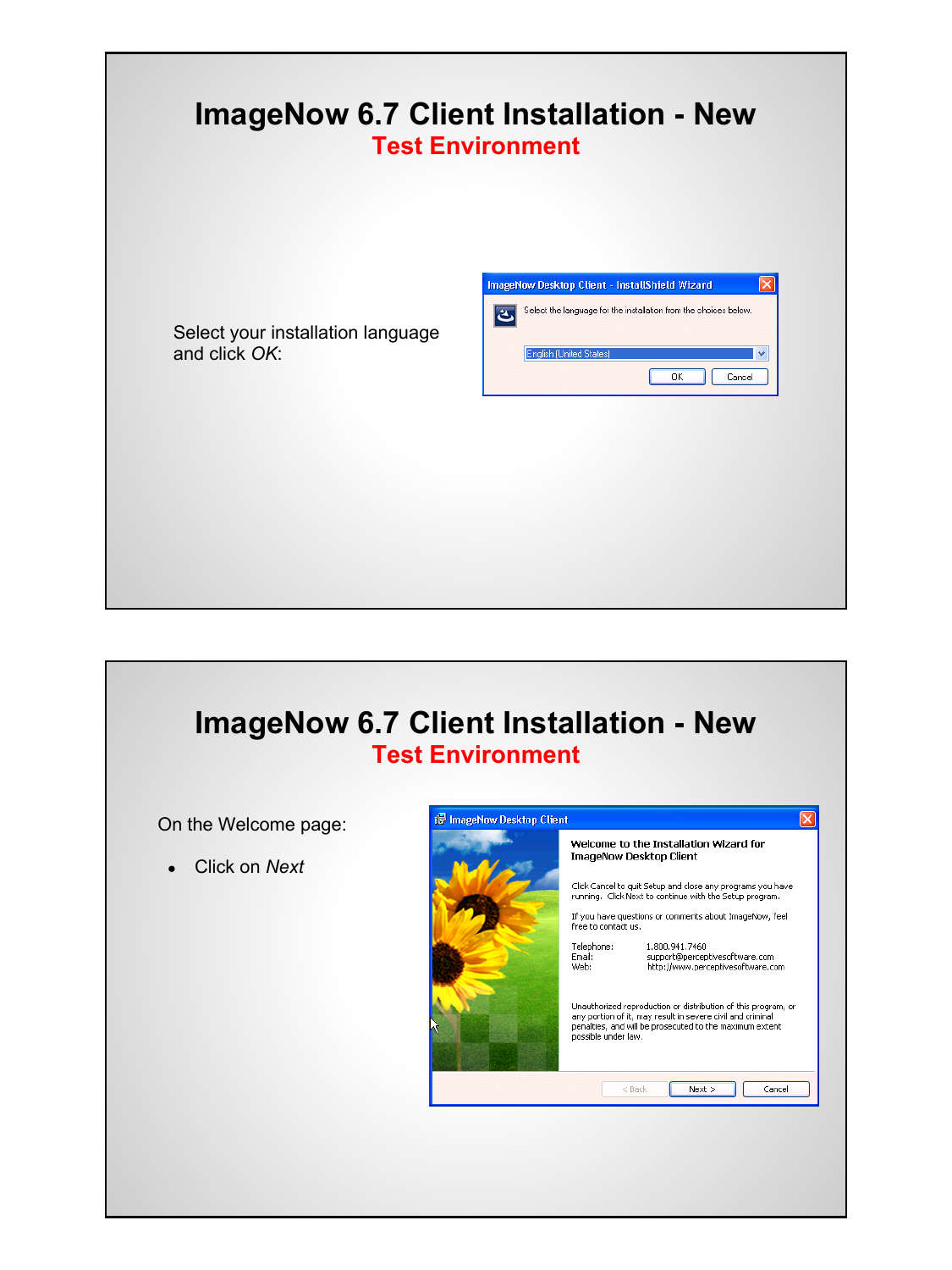#### **ImageNow 6.7 Client Installation - New Test Environment**

On the License Agreement page:

- Scroll the agreement to the bottom
- Click on "I accept the terms of the license agreement"
- Click on *Next*

| <b>License Agreement</b>                                                                                                                                                                                                                                                                                                                                                                                                                                                                                                                                                                                                                      |                                                                            |      |        |
|-----------------------------------------------------------------------------------------------------------------------------------------------------------------------------------------------------------------------------------------------------------------------------------------------------------------------------------------------------------------------------------------------------------------------------------------------------------------------------------------------------------------------------------------------------------------------------------------------------------------------------------------------|----------------------------------------------------------------------------|------|--------|
| You must scroll to the end of this agreement and accept its terms to proceed.                                                                                                                                                                                                                                                                                                                                                                                                                                                                                                                                                                 |                                                                            |      |        |
| that in the event that this License Agreement or any other documents delivered in<br>connection with the transactions contemplated by this License Agreement contain any<br>ambiguity, such ambiguity will not be construed or interpreted against the drafting party.<br>The titles and headings herein are for reference purposes only and will not in any manner.<br>limit the construction of this License Agreement, which will be considered as a whole.<br>English, which will be the controlling language in all respects. Any translations into any<br>other language are for reference only and will have no legal or other effect. | (I) Choice of Language. The original of this Agreement has been written in |      |        |
| I accept the terms in the license agreement                                                                                                                                                                                                                                                                                                                                                                                                                                                                                                                                                                                                   |                                                                            |      | Print  |
| $\bigcirc$ I do not accept the terms in the license agreement                                                                                                                                                                                                                                                                                                                                                                                                                                                                                                                                                                                 |                                                                            |      |        |
| <b>InstallShield</b>                                                                                                                                                                                                                                                                                                                                                                                                                                                                                                                                                                                                                          |                                                                            |      |        |
|                                                                                                                                                                                                                                                                                                                                                                                                                                                                                                                                                                                                                                               | $<$ Back                                                                   | Next | Cancel |
|                                                                                                                                                                                                                                                                                                                                                                                                                                                                                                                                                                                                                                               |                                                                            |      |        |

### **ImageNow 6.7 Client Installation - New Test Environment**

On the Custom Setup page:

- Make sure that all components are set to be installed using the dropdown options
- No "red Xs" should be showing to the left of any of the components, including Business Insight Integration
- Click on *Next*

| <b>Custom Setup</b><br>Select the program features you want installed.                                                                                                                                                                                 |                                                                                                                                                     |
|--------------------------------------------------------------------------------------------------------------------------------------------------------------------------------------------------------------------------------------------------------|-----------------------------------------------------------------------------------------------------------------------------------------------------|
| Click on an icon in the list below to change how a feature is installed.<br>ImageNow Client Files<br>Demo Images<br>User Help<br>Administrator Help<br>Support for viewing non-graphic data<br>ImageNow Printer<br><b>Business Insight Integration</b> | <b>Feature Description</b><br>Select to install support for<br>Business Insight integration.<br>This feature requires 1563KB on<br>your hard drive. |
| Install to:<br>C:\Program Files\ImageNow6\<br>InstallShield                                                                                                                                                                                            | Change                                                                                                                                              |
| $<$ Back<br>Help<br>Space                                                                                                                                                                                                                              | Next<br>Cancel                                                                                                                                      |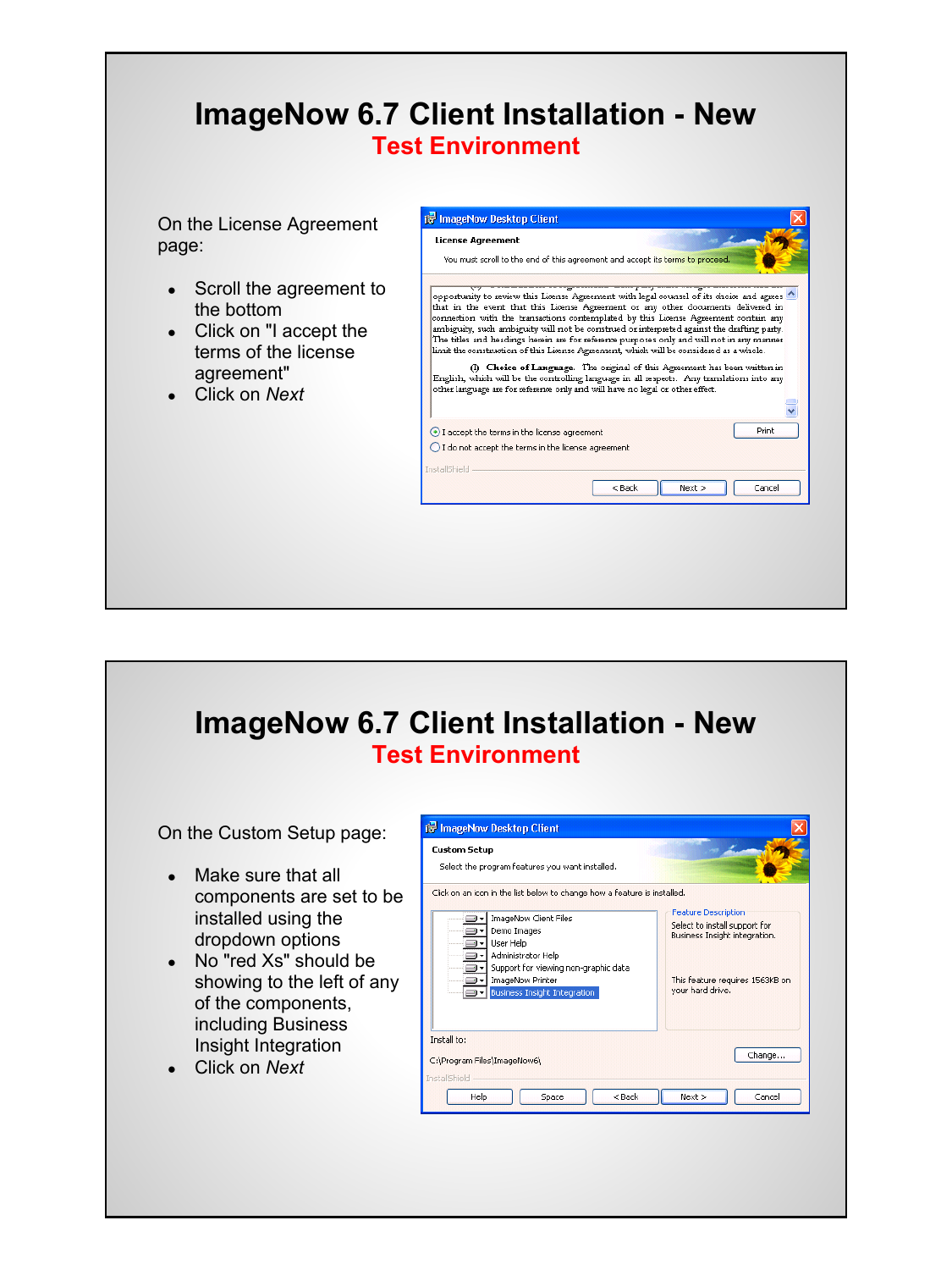#### **ImageNow 6.7 Client Installation - New Test Environment**

On the Connection Profile page:

- Fill in the fields to match the information provided in the screenshot
- The Server Name and Port Number are the key fields - the Profile Name can vary but should indicate that it is for the Test Environment
- Click on *Next*

| Enter the following information about the default connection profile to the<br>ImageNow Server. |             |          |      |        |
|-------------------------------------------------------------------------------------------------|-------------|----------|------|--------|
| Profile name:                                                                                   | 6.7 TEST    |          |      |        |
| Server name:                                                                                    | 10.10.32.18 |          |      |        |
| Port number:                                                                                    | 5900        |          |      |        |
|                                                                                                 |             |          |      |        |
|                                                                                                 |             |          |      |        |
|                                                                                                 |             |          |      |        |
| InstallShield                                                                                   |             | $<$ Back | Next | Cancel |
|                                                                                                 |             |          |      |        |

## **ImageNow 6.7 Client Installation - New Test Environment**

On the Perceptive Enterprise Deployment Server page:

- Leave the Deployment Server URL blank
- Click on *Next*

| Perceptive Enterprise Deployment Server<br>Deployment Server. | Enter the following information about connecting to the Perceptive Enterprise |
|---------------------------------------------------------------|-------------------------------------------------------------------------------|
| <b>Deployment Server:</b>                                     |                                                                               |
| Deployment Server URL:                                        |                                                                               |
|                                                               |                                                                               |
|                                                               |                                                                               |
|                                                               |                                                                               |
|                                                               |                                                                               |
|                                                               |                                                                               |
|                                                               |                                                                               |
|                                                               |                                                                               |
| InstallShield                                                 |                                                                               |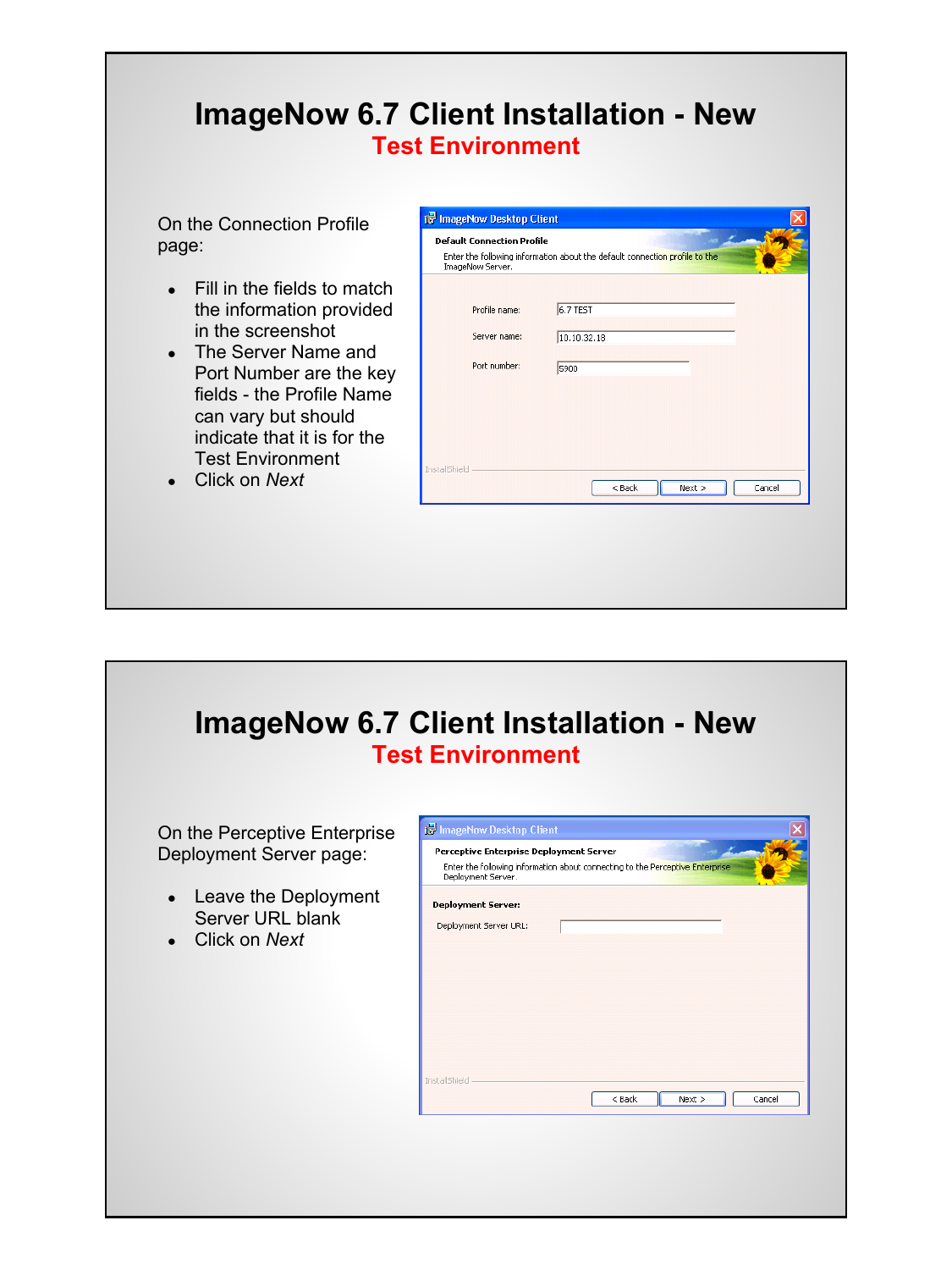| On the ImageNow Shortcuts<br>page:                                                                           | <b>13</b> ImageNow Desktop Client                                                                                                       |  |  |
|--------------------------------------------------------------------------------------------------------------|-----------------------------------------------------------------------------------------------------------------------------------------|--|--|
|                                                                                                              | <b>ImageNow Shortcuts</b><br>Select the shortcuts you would like installed. All shortcuts are installed for each<br>user on the system. |  |  |
| Select where you would<br>$\bullet$<br>to have ImageNow<br>shortcuts installed<br>Click on Next<br>$\bullet$ | <b>▽</b> Start Menu<br>$\nabla$ Desktop<br>Ouick Launch Toolbar                                                                         |  |  |
|                                                                                                              | InstallShield<br>$<$ Back<br>Next<br>Cancel                                                                                             |  |  |

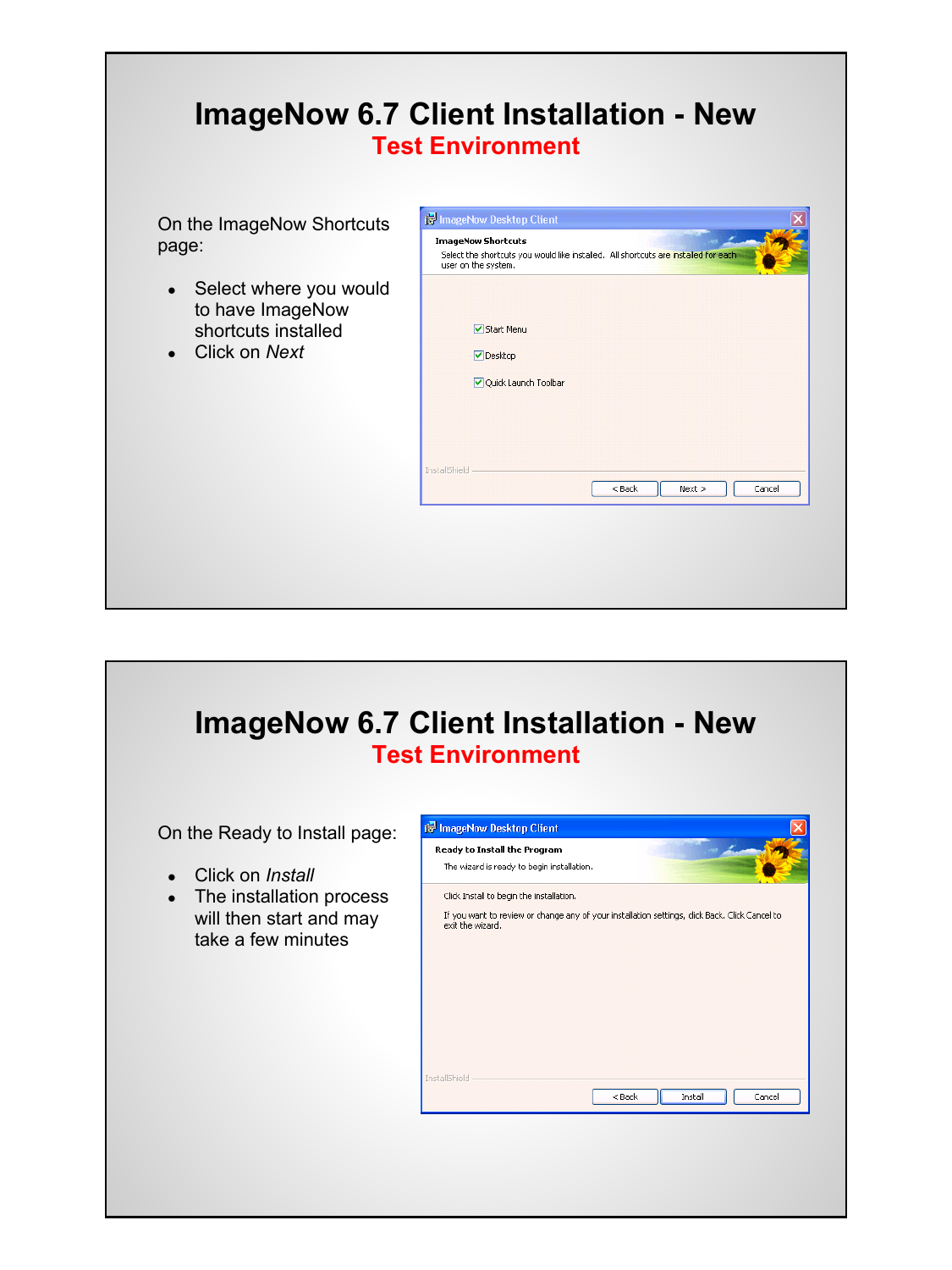